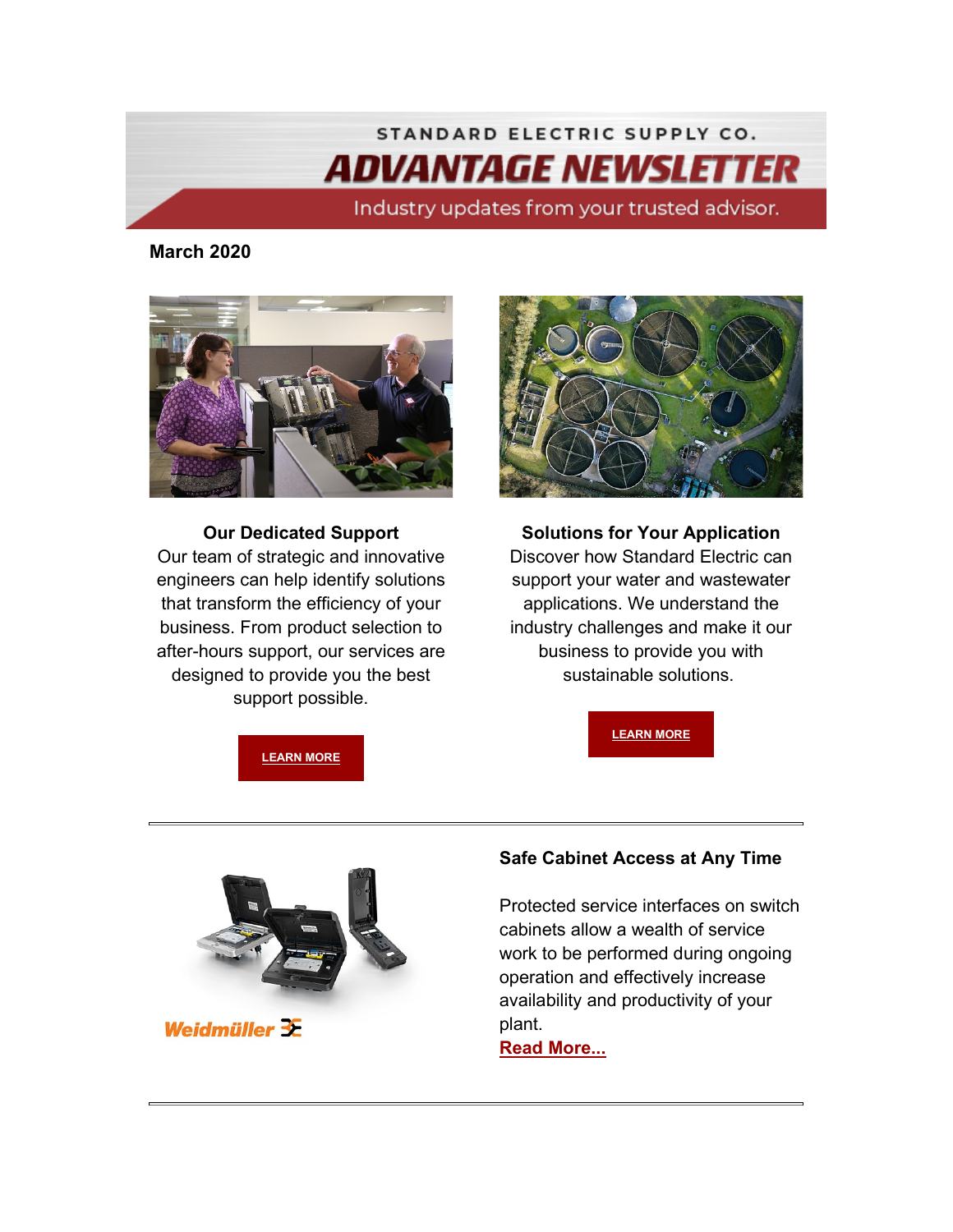



### **Cable Entry System for Light to Medium Duty Applications**

LUTZE Cablefix® X entry system is designed to simplify cable installation and offer significant space and time savings compared to installing traditional cable glands. **[Read More...](https://info.standardelectricsupply.com/e2t/c/*W87pdsv2YgM26W9dp5CL5Xq45W0/*W87gjHj7X-s6HW21dL3Z5vS03n0/5/f18dQhb0S65P2jTK1FW12gHXh2Ym7wgN7cdnqXG91VpN7PBTxJRLz6wW2wy1Rf4vFlWpW8q8-XM7ySRzgW4hMJvT285JvxN85CKDZC3YBrW4fNrq96drN2VW7jpC6x7x3-zbW8GyK4m1k126lVxY_mx2pX2kBW1c6-3p8Cj7x1W6MxNLH5VK53vVF-XvQ1b_FZ7W8gzh202NZy_CW1rv2yg4NzY6RW41B5d85_cj-VW5xYTd-7KkBFTW1W0hZc3LgGvMW53qc7P474bFxW5hdCDz6LqbRlW2B9wWd6w2XVdVnV-3h8QRcbzW4xsqH94M3cS0Vgmb243JKpL-W6561sD8V3tl4W8Kqq373HMJQ1VzWmDx7ysQ3dW11k7SQ5GG9G1W6NbJDJ3kYFq9W3pQgxZ7yFYS8W7ZdGb16Ft56CN4Pl2XVPckR-W8kxjYJ1tC9chW3kdb358Z0NxbW4dgkfH9100FYW5Dnw2m4fPD_RVdsXVY4dt6f4W6jckmL1_vQQTVgVFVt3nYkDwW3yYjJr5r0TMKW9k04wH8pB-kJW8WNPXW8zPYQSW7VDMfp8kLWgBW6TCjyl1S_P_rW2nbC_529c4vD111)**





#### **Reliable Lighting Even in the Worst Operating Conditions**

Eaton's Crouse-Hinds delivers the new Champ-Pak CPMV wall pack. This lighting solution is perfect for hazardous and industrial environments where wash down and heavy corrosion are present. **[Read More...](https://info.standardelectricsupply.com/e2t/c/*W87pdsv2YgM26W9dp5CL5Xq45W0/*W67RfX82bl9C7W4xMbnC3vCV6s0/5/f18dQhb0S7wF2dXD1gV11nRy2vhW-9W6LmrTy4RT8JTW4GCXcJ54XCc_W4_5lgR3sQWp4W6TxM9X8RlKr5W3bsBC-133VSTW8cMv1l1t-KPLW23Y5KD3QmfF4W15rxsB1727KZW85HC4V5fnm2pN2X941Fy87DTW85Pwxp2yPSXQW305XG34cG8TnW4NDpmB1kj8n1W1VGd0F5YDWPsW60FVL65zhfZ9W1wknKW10lxGwW4QcT0C5hdTdWW6QrprG3Wq5JgW4BQhsp3NtfZQW3pZPyn6g43J8W633_fz4DQs-CW4Tv7Q06rFNz6W962s954D7qXtW8Pf9DV61qfX2W5hFNMb6DnNSnW1DHkyn1sf60KW2N3wNt34TCcGW1lqpVt7b2Cw2W5BhwTn1yZQTZW98qcPk7F5pc_N6t0t4DPJsSFW1LWsMQ2cWJ-4W6SFb3R2YvY6dW19cT-B5VmWSWW29d-R_1Q4hGfW5r7z3Z5N1j5ZV_YvdS3psmDTW4zL1_w5LcfL7W920g3C4YBTRLW7cHWkK93kp2dW5LwMPn9fcSfZW3q9p-74ZtHXJW7qHXCS4pHfdWW8Tr1zc6-jhKmW81TtGv1_TxprW6nh54v2DhhSc111)**



#### **New Formula, Faster Seal**

Killark's new and improved CELOX GEN II formula offers a 75% faster conduit sealing time to prevent the spread of explosive gases and vapors.

**[Learn More...](https://info.standardelectricsupply.com/e2t/c/*W87pdsv2YgM26W9dp5CL5Xq45W0/*W4KBzdQ1kFHVSW7VsSmJ3ZrNPK0/5/f18dQhb0S1Wd1Q14SwV128D25F8bp-W2wLkXY10pfyJW5PzD5v3QCJ8CW1mwV9q4rKx-lW4CzK7t8D7fv6W3XwsVm5-PrCxW3xNZtF2B9nDbW7cw02r69jJ4FW8N7gWg9bcbjNW4qLflD6ZCPMwW1z2lLg2Ry42qN3brlyVjPJmPW5gRW0m1Pdl1xV7-hWN3SzQpFW63Qv397tPhh1W5qxDcs1XDDK3W6k2x-34TdJCbW3GCGTx4VYDbKW7xWWHH2qrDxRW48ZytC3BHWlQW8gLNCl23ZWhgW2Z-d905hLyp0VCm6-b2gLkgvW2sXxPK6-dGNzW21lBJ93HLgytW7GvbyL7yj05-N1VQQ7r5LzjzW2Qd9K12RNQDqW6lvzb12Gg0PgW1twV0Y8-Q7VtW5V6B6L3y4SpsW8Cn2kQ1yCz5BW3mFG6S85zbtkN2pd8ydl7ysmVfqLYQ7ZSWrPW8yp-rc7QqfBWW8NlgRt7Xvb4qW91b02-1h5Z2bW55Rd_H8z1Y06W7g_vYQ6Rxtz6W1vHT4F8H81GwW5kZgqn6ZP4m0W8Wqz7_5WcdbLW2XKH_18JsNCPW5Mw0dT1myBYtW1njTdP195-Y2f2KYPNF03)**